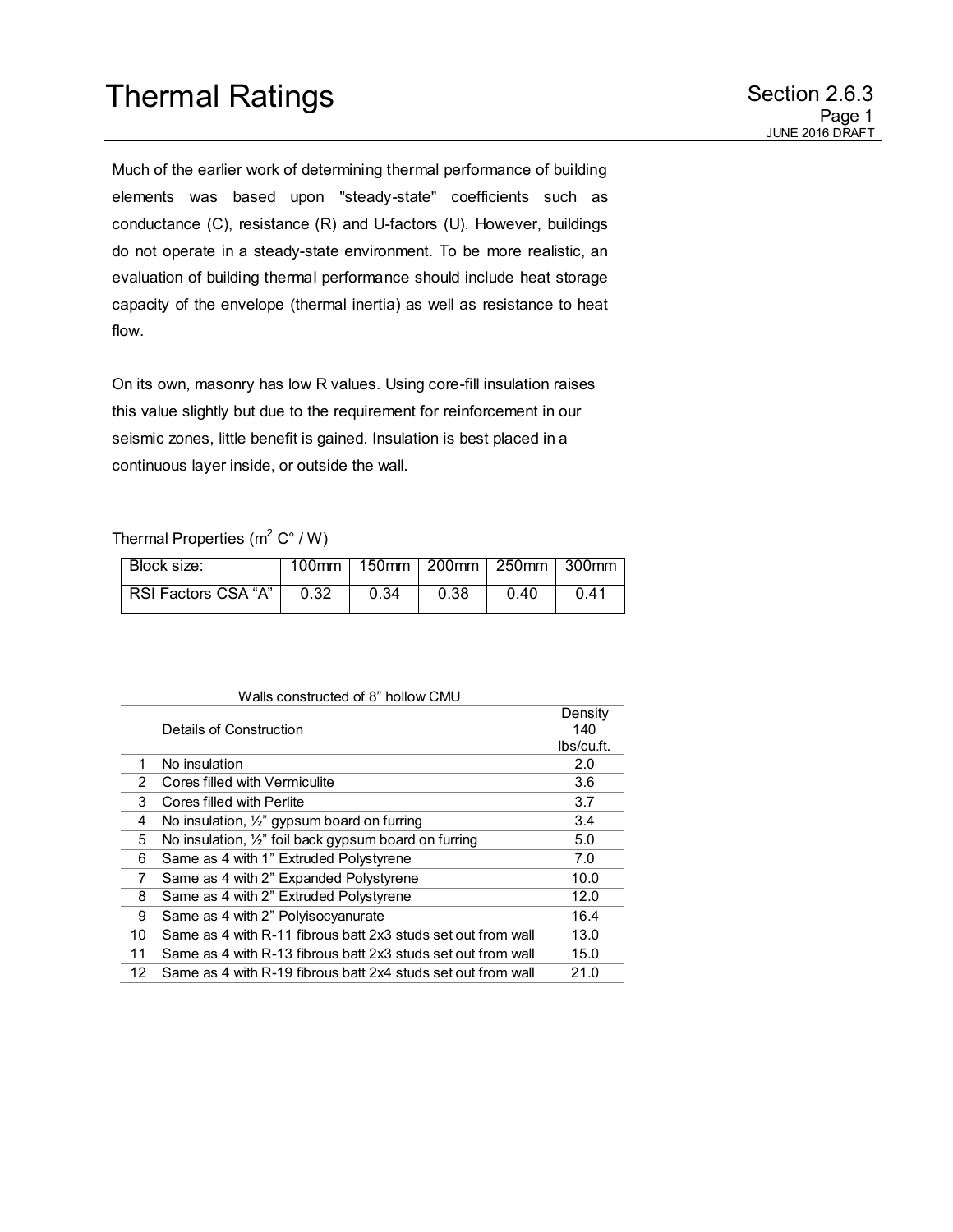

Masonry wall exhibit overall thermal performance superior to that of walls with metal framing systems with insulation of the same RSI value because their mass gives masonry walls the following advantages:

- Effective RSI value of a masonry wall is higher than a metal framed wall because of the thermal bridging that occurs at highly conductive metal framing members. (See Appendix B and Appendix C of the Model National Energy Code for Buildings 1997)
- Masonry walls keep buildings warmer in winter and cooler in summer; they act as passive solar collectors, even if they are not designed to do so. "Daylighting" is one such process where the sun's heat allowed in through windows is absorbed by the masonry and slowly released later.
- Masonry walls act as a heat sink, absorbing and storing heat, and releasing it when low temperatures prevail. This reduces energy flow peaks and makes possible the use of smaller, cheaper heating and air-conditioning equipment.